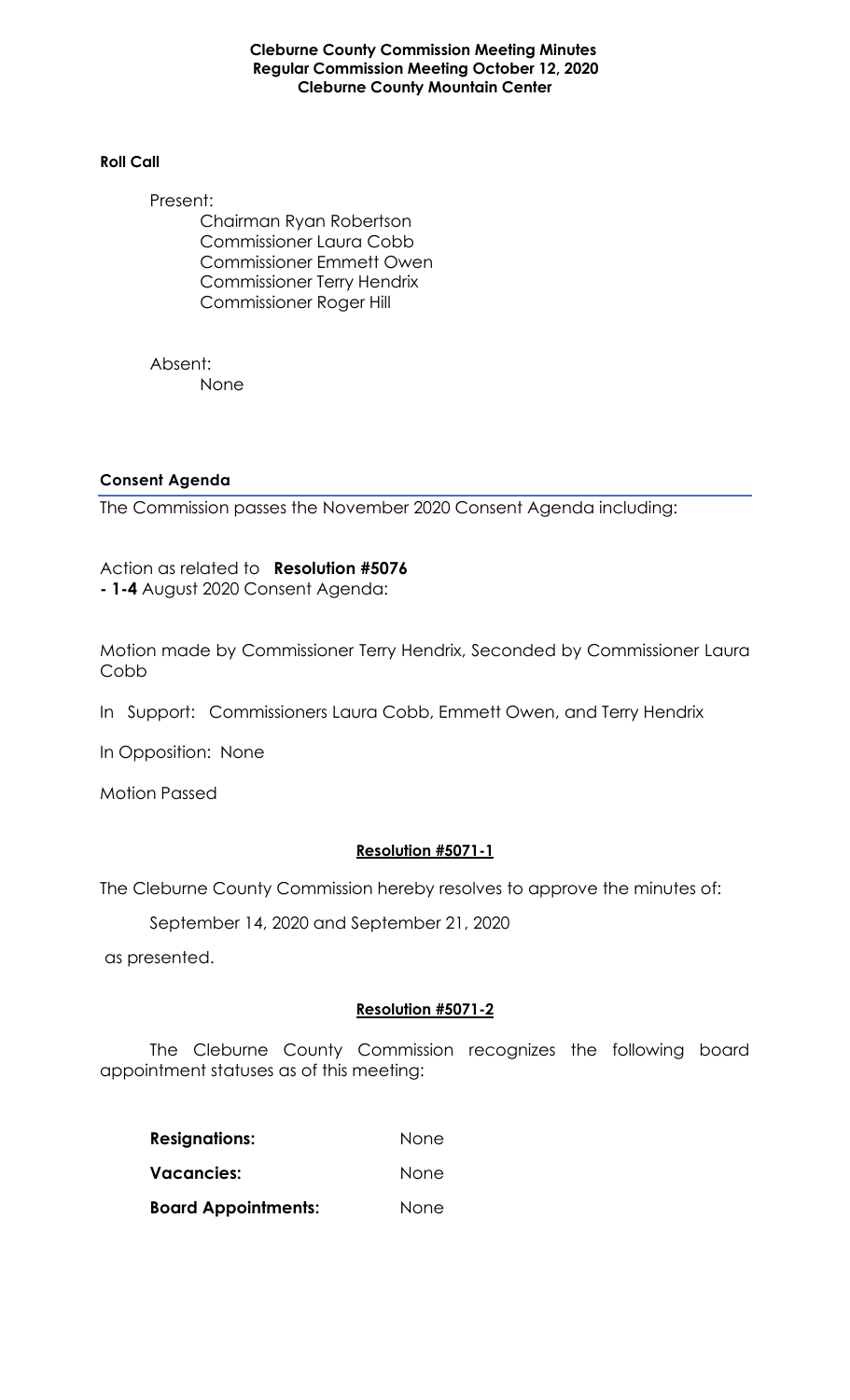## **Resolution #5071-3**

Whereas, the Commission has previously passed a Continuity of Operations Plan for the duration of the State of Emergency declared as a result of the COVID-19 situation or until the October meeting, whichever comes first; and

Whereas, we have reached the October meeting and the State of Emergency is still active.

Therefore, the Cleburne County Commission extends the Continuity of Operations Plan for the duration of the State of Emergency, or the Commission's November meeting, whichever comes first.

### **Resolution #5071-4**

**Whereas,** the Cleburne County Commission has asked to approve all purchase orders over \$15,000.

**Therefore,** the Cleburne County Commission hereby approves the following requests:

Cleburne County Engineer

Mini Excavator \$69, 246.29

**Furthermore**, the Cleburne County Commission approves the purchase from the Rainy-Day Fund and authorizes the County Administrator to amend the Engineer's Budget for the aforementioned equipment.

#### **New Business:**

## **A. Vacate County Road 681**

Action as related to **Resolution #5072** Vacate County road 681

Motion made by Commissioner Terry Hendrix, Seconded by Commissioner Laura **Cobb** 

In Support: Commissioners Laura Cobb, Emmett Owen, and Terry Hendrix

In Opposition: None

Motion Passed

#### **Resolution #5072**

**Whereas**, the Cleburne County Commission has completed the statutory requirements to provide official public notice of its intent to vacate County Road 681 which shall be vacated in its entirety from the intersection of CR 852 to the South end of said CR681; and

**Whereas**, the Commission has held a public hearing regarding this intent during its regularly scheduled meeting on October 13th, 2020; and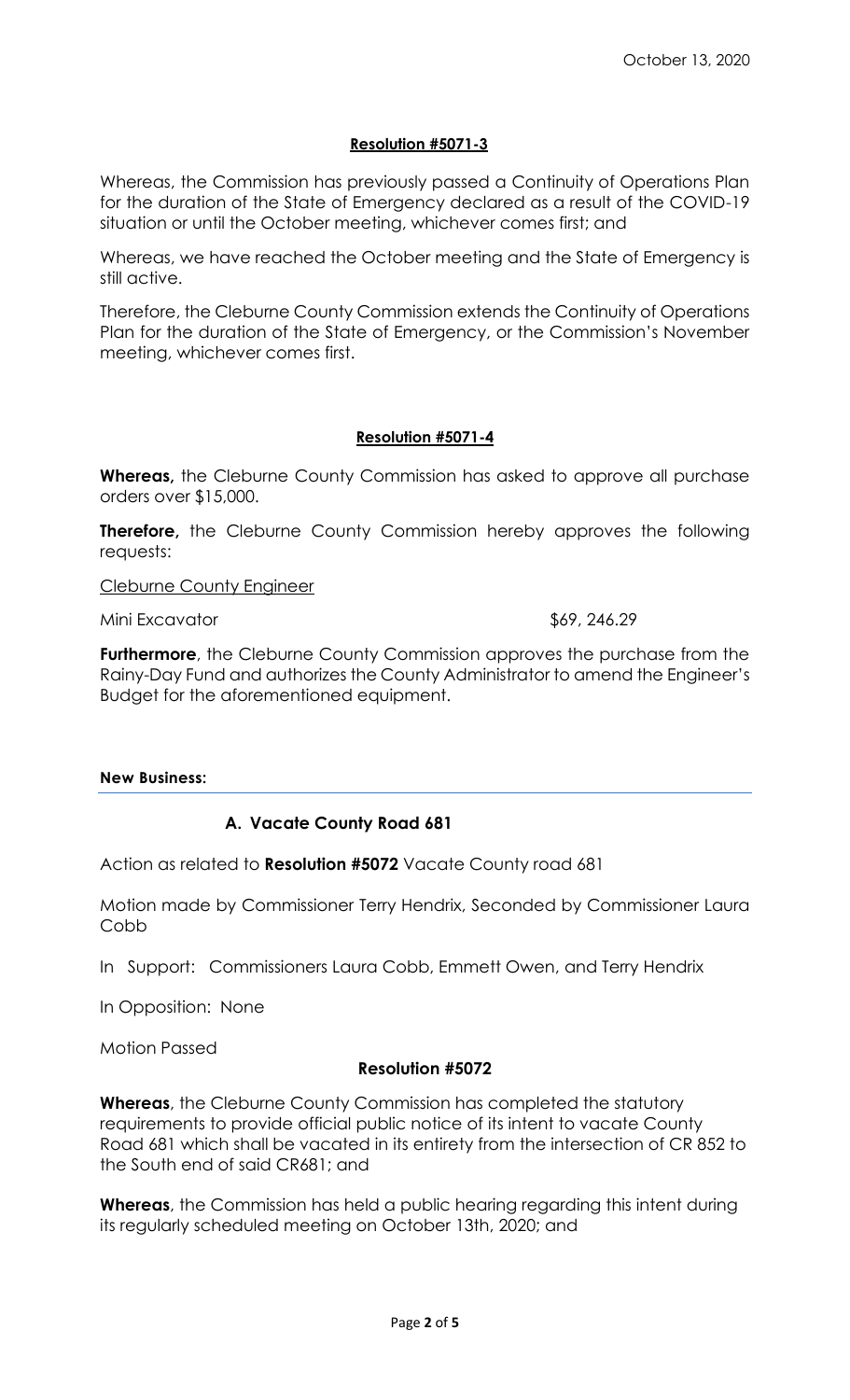**Whereas**, the names of all land owners whose properties abut the roads to be vacated are as follows: William L. Jones Jr., Chris Jones & Wanda Wilson, Jerry M. Olvey, and Mary Lee Jones Bowen & David Bowen; and

**Whereas**, the Commission deems the vacation of said roads to be in the public interest.

**Therefore**, the Commission hereby resolves that County Road 681 shall be vacated in its entirety from the intersection of CR 852 to the South end of said CR681.

**Furthermore**, the Commission tasks the County Engineer with conducting the publishing and filing of said vacation as required by law and delegates the authority required to draw this issue to closure including implementing whatever means necessary to invest or reinvest the abutting landowners with title to the vacated portions of the road.

## **B. Award bids for road-side maintenance**

Action as related to **Resolution #5073** Award bid for road-side maintenance

Motion made by Commissioner Terry Hendrix, Seconded by Commissioner Laura Cobb

In Support: Commissioners Laura Cobb, Emmett Owen, and Terry Hendrix In Opposition: None

Motion Passed

## **Resolution #5073**

Whereas, the Cleburne Engineer has solicited bids for road-side maintenance; and

Whereas, the County Engineer has made his recommendations.

Therefore, the Cleburne County Commission hereby awards the bids as follows:

## **IVM Solutions**

*Commissioner Emmett Owen voices concerns about who may be responsible should a worker be hurt on the job.*

*County Engineer Lee Estes responds that the company is responsible for their own rod signs and injuries.*

*Commissioner Laura Cobb asks when they will start working.*

*County Engineer Lee Estes says it will be the beginning of the year which is the next growing season.*

# **C. Appoint EARPDC District Planning Committee Representative**

Action as related to **Resolution #5074** Appoint EARPDC District Planning Committee Representative

Motion made by Commissioner Terry Hendrix, Seconded by Commissioner Laura Cobb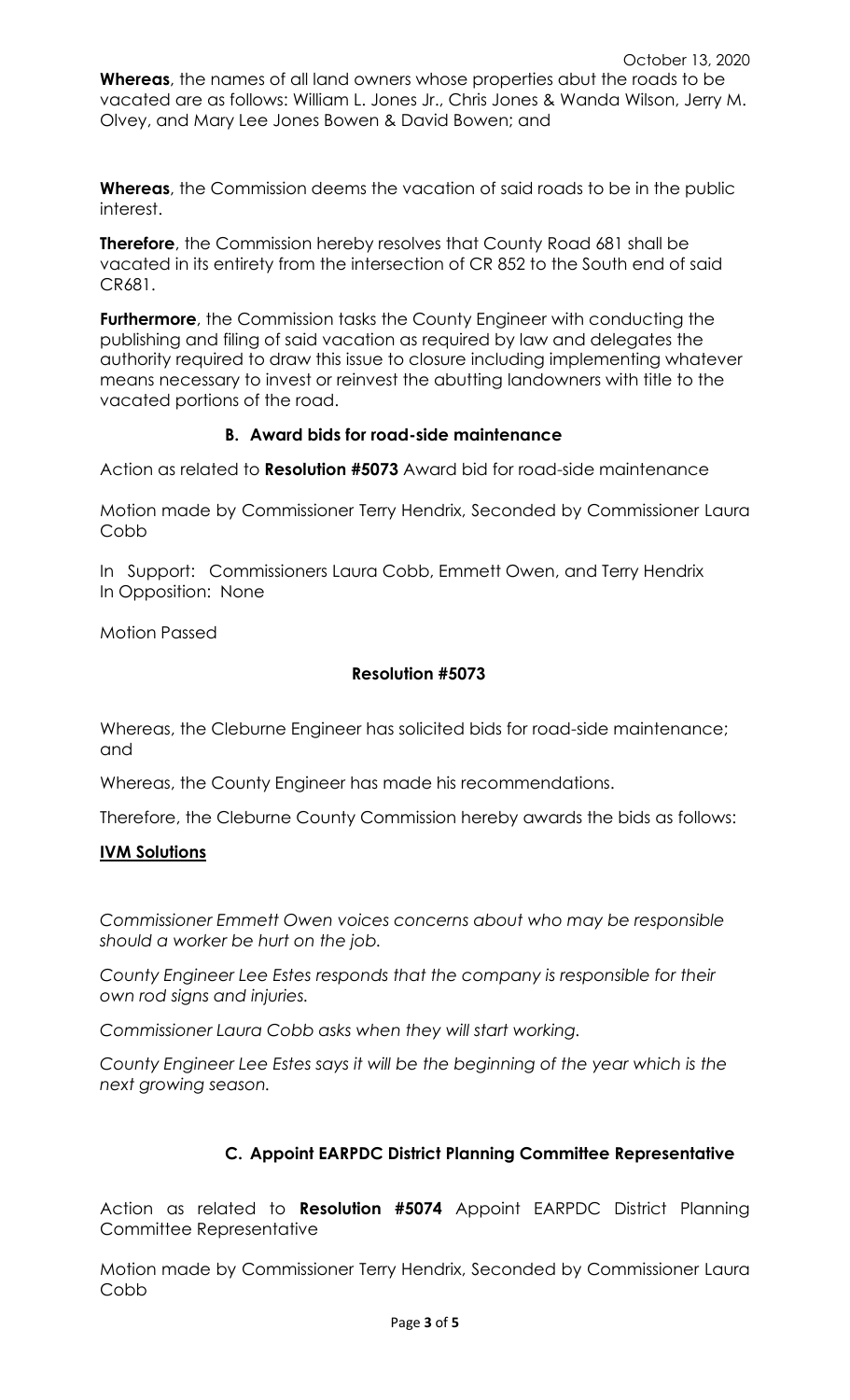In Support: Commissioners Emmett Owen, Laura Cobb, and Terry Hendrix

In Opposition:

Motion Passed

#### **Resolution #5074**

Whereas, the East Alabama Regional Planning and Development Commission has a vacancy on the District Planning Committee; and

Whereas, the Cleburne County Commission wishes to fill the vacancy; and

Whereas, the By-Laws require the appointee to be a Commissioner.

Therefore, the Cleburne County Commission appoints Commissioner Emmett Owen to the East Alabama Regional Planning and Development Commission District Planning Committee.

#### **Reports from staff:**

- *A.* County Administrator Kim Brown is not present*.*
- B. County Engineer Lee Estes has no updates.
- C. County Attorney Jason Odom updates the Commission on the lease for Dallas Lodge.

*Commissioner Emmett Owen informs that the lessee is no longer interested in pursuing the opportunity.* 

#### **Old Business:**

There is no Old Business to attend to this meeting.

#### **Discussion Items from the Chairman and Commission:**

Chairman Ryan Robertson informs that his employees have been going through training for the new pollbooks for the November election.

*Commissioner Laura Cobb asks if there will be hand sanitizer provided at the poll houses.*

*Chairman Ryan Robertson says there will be plenty to go around for each voting site and there will be wipes to help keep the surfaces clean.*

*Commissioner Laura Cobb informs that she will have two people assisting with the sanitizing at her locations.*

*Chairman Ryan Robertson informs the Commission that they ordered 100% for the ballots this year as we are looking at a huge turnout.*

*Commissioner Emmett Owen expresses his concerns for the Library as he feels as if they are struggling to do all the upkeep with little money. He asks the Commission to postpone signing the Library Agreement until he verifies the Library budget allocations from previous years.*